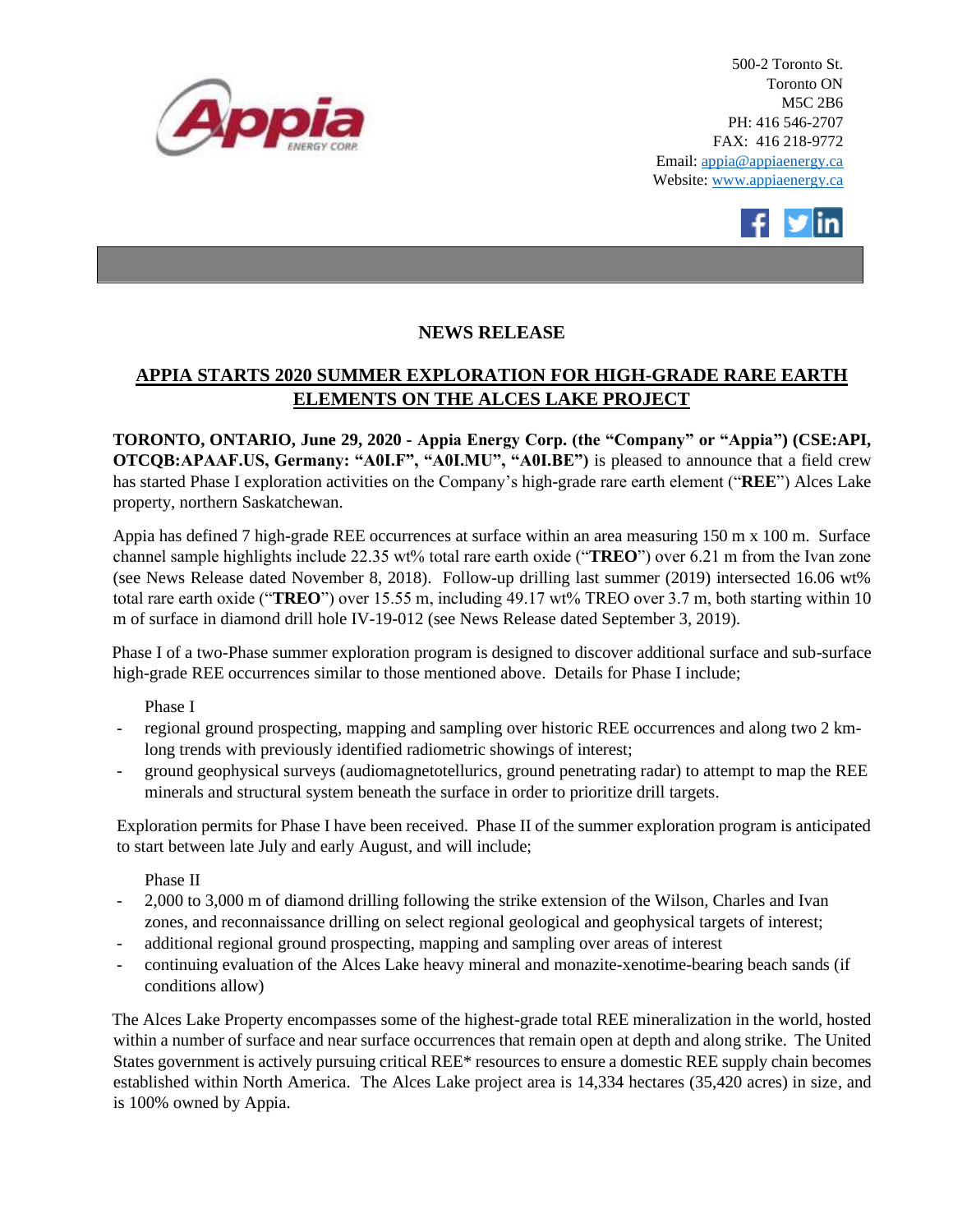\* Critical rare earth elements are defined here as those that are in short-supply and high-demand for use in permanent magnets and modern electronic applications such as electric vehicles and wind turbines (i.e: neodymium (Nd), praseodymium (Pr), dysprosium (Dy) and terbium (Tb)).

To ensure safe work conditions are met for the workforce, the Company has developed exploration guidelines that comply with the Saskatchewan Public Health Order (June 19, 2020) and the Public Health Order Respecting the Northern Saskatchewan Administration District (June 13, 2020) in order to maintain social distancing and help prevent the transmission of 2019 Novel Coronavirus.

The technical content in this news release was reviewed and approved by Dr. Irvine R. Annesley, P.Geo. Advisor to Appia's Board of Directors, and a Qualified Person as defined by National Instrument 43-101.

## **About Appia**

Appia is a Canadian publicly-traded company in the uranium and rare earth element sectors. The Company is currently focusing on delineating high-grade critical rare earth elements ("REE") and uranium on the Alces Lake property, as well as prospecting for high-grade uranium in the prolific Athabasca Basin on its Loranger, North Wollaston, and Eastside properties. The Company holds the surface rights to exploration for 57,048 hectares (140,968 acres) in Saskatchewan.

The Company also has a 100% interest (subject to a 1% Uranium Production Payment Royalty and a 1% Net Smelter Return Royalty on any precious or base metals payable, provided that the price of uranium is greater than US\$130 per pound) in 12,545 hectares (31,000 acres), with rare earth element and uranium deposits over five mineralized zones in the Elliot Lake Camp, Ontario. The Camp historically produced over 300 million pounds of  $U_3O_8$  and is the only Canadian camp that has had significant rare earth element (yttrium) production. The deposits are largely unconstrained along strike and down dip.

Appia's technical team is directed by James Sykes, who has had direct and indirect involvement with over 550 million lbs.  $U_3O_8$  being discovered in five deposits in the Athabasca Basin.

Appia has 73.8 million common shares outstanding, 89.1 million shares fully diluted.

*Cautionary Note Regarding Forward-Looking Statements*: *This News Release contains forward-looking statements which are typically preceded by, followed by or including the words "believes", "expects", "anticipates", "estimates", "intends", "plans" or similar expressions. Forward-looking statements are not guarantees of future performance as they involve risks, uncertainties and assumptions. We do not intend and do not assume any obligation to update these forward- looking statements and shareholders are cautioned not to put undue reliance on such statements.* 

*Neither the Canadian Securities Exchange nor its Market Regulator (as that term is defined in the policies of the CSE) accepts responsibility for the adequacy or accuracy of this release.* 

For further information, please contact:

**Tom Drivas**, President, CEO and Director: (tel) 416-546-2707, (fax) 416-218-9772 or (email) [appia@appiaenergy.ca](mailto:appia@appiaenergy.ca) 

**James Sykes**, VP Exploration & Development, (tel) 306-221-8717, (fax) 416-218-9772 or (email) [jsykes@uraniumgeologist.com](mailto:jsykes@uraniumgeologist.com) 

**Frank van de Water**, Chief Financial Officer and Director, (tel) 416-546-2707, (fax) 416-218-9772 or (email) [fvandewater@rogers.com](mailto:fvandewater@rogers.com)